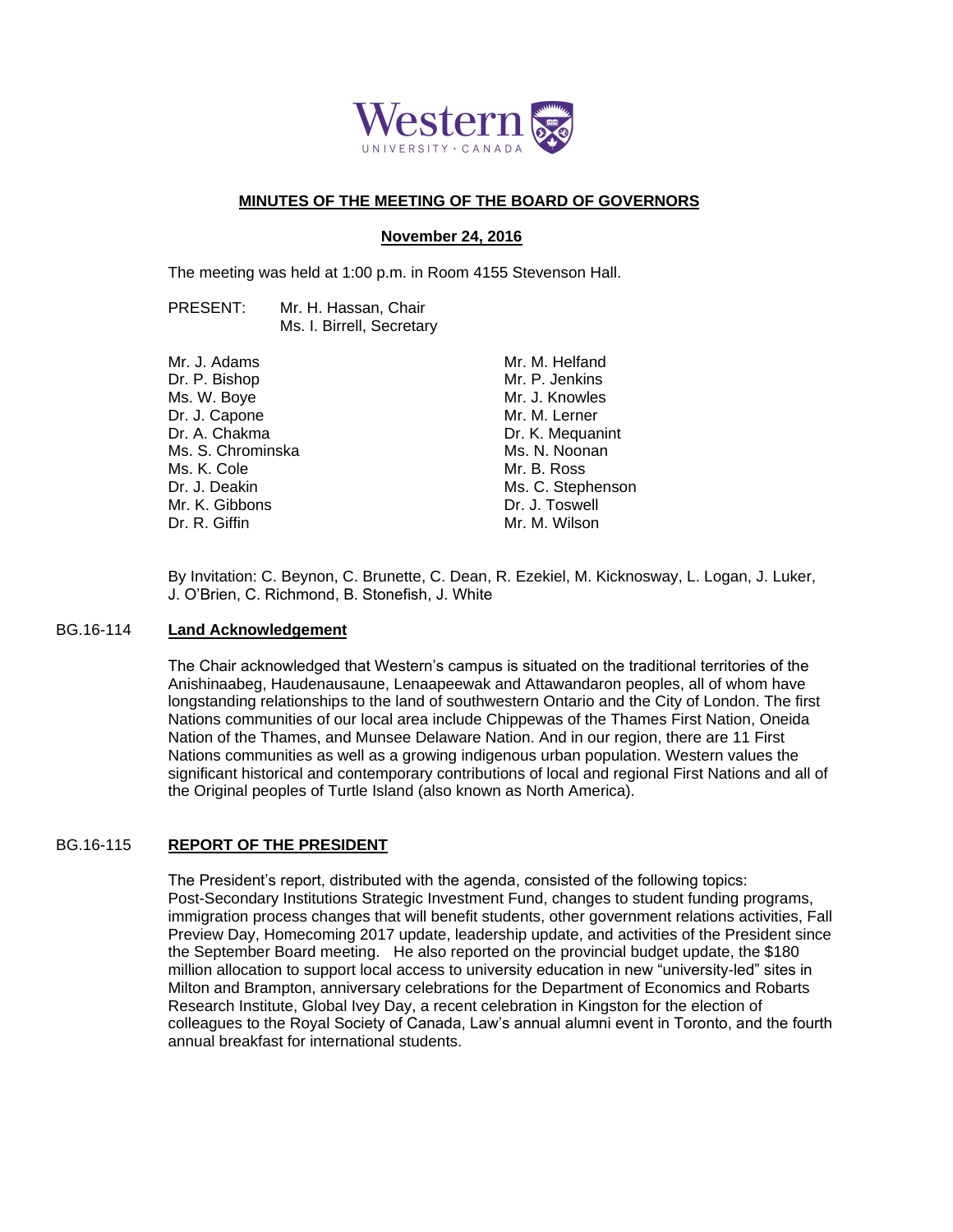Board of Governors **Community Board of Governors Community Community Community Community Community Community Community Community Community Community Community Community Community Community C** November 24, 2016 **Page 2** and the state of the state of the state of the state of the state of the state of the state of the state of the state of the state of the state of the state of the state of the state of the state

### BG.16-116 **Unanimous Consent Agenda** [Appendix I]

It was moved by C. Stephenson, seconded by S. Chrominska,

That with the exception of item 5, Budget Indicators for Previous Fiscal Year, and item 6, Key Financial Indicators Report, the items listed in Appendix I, Unanimous Consent Agenda, be approved or received for information by the Board of Governors by unanimous consent.

CARRIED

### BG.16-117 **Minutes of the Previous Meeting**

The open session minutes of the meeting of September 27, 2016 were approved as circulated.

### **REPORT OF THE PROPERTY & FINANCE COMMITTEE** [Appendix II]

### BG.16-118 **Revisions to MAPP Policy 2.15 – Authority for Project Budget Increases**

It was moved by C. Stephenson, seconded by S. Chrominska,

That Section 6.0 of the Policy Section of MAPP 2.15 – Approval of Capital Projects (attached as Appendix II, Annex 1) be revised as follows:

Costs in excess of approved total project budget require Property & Finance Committee approval as follows:

- \$ 1,000,000 for projects up to \$25 million
- \$ 1,500,000 for projects over \$25 million

CARRIED (By Unanimous Consent)

#### BG.16-119 **Revisions to MAPP 1.48 – Environment and Sustainability**

It was moved by C. Stephenson, seconded by S. Chrominska,

That the revised MAPP 1.48 – Environment and Sustainability, attached as Appendix II, Annex 2, be approved.

CARRIED (By Unanimous Consent)

#### BG.16-120 **Budget Indicators for Previous Fiscal Year**

The Board received, for information, the 2015-16 Budget Indicators detailed in Appendix II, Annex 5.

A member asked if there is a specific time by which a carry-forward fund must be spent. L. Logan said that there is no deadline with respect to spending unspent faculty or support unit carry-forward balances. Spending the funds is based on decisions made during the annual budget process.

#### BG.16-121 **Key Financial Indicators Report**

The Board received for information Key Financial Indicators, detailed in Appendix II, Annex 6.

A member asked what is captured by "employee future benefits." L. Logan said that employee future benefits are outlined in each collective agreement, but typically include costs associated with providing medical, dental coverage and out of country emergency medical and travel assistance, etc. to eligible employees after they retire from Western.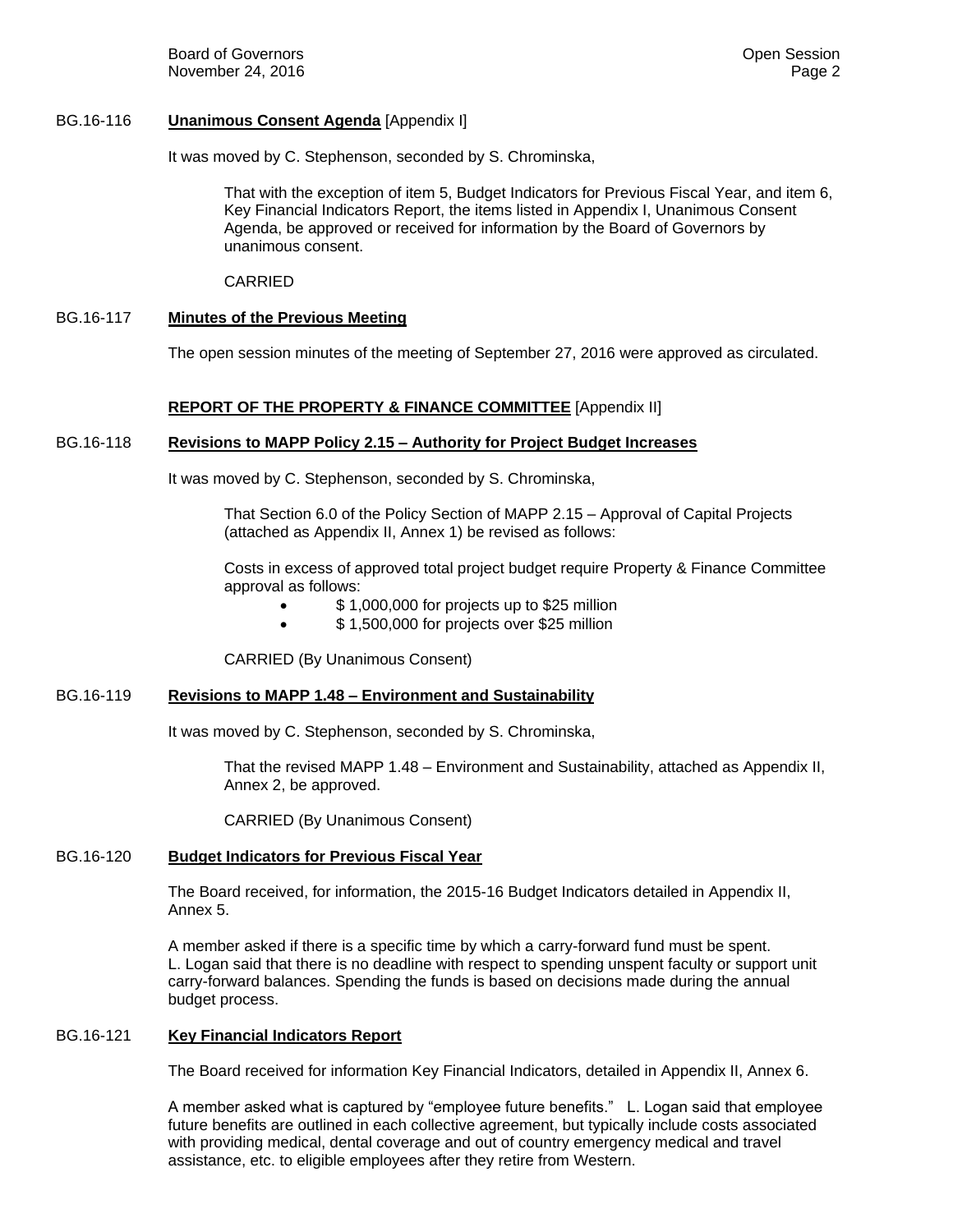### BG.16-122 **Information Items Reported by the Property & Finance Committee**

The Report of the Property & Finance Committee, detailed in Appendix II, contained the following items that were received for information by unanimous consent:

- Report on Underwater Endowments
- New Scholarships and Awards

## **REPORT OF THE GOVERNANCE & BY-LAWS COMMITTEE** [Appendix III]

## BG.16-123 **Audit Committee Terms of Reference - Revisions**

It was moved by C. Stephenson, seconded by S. Chrominska,

That the proposed revisions to the Audit Committee terms of reference, detailed in Appendix III, Annex 1, be approved.

CARRIED (By Unanimous Consent)

# BG.16-124 **Investment Committee Terms of Reference - Revisions**

It was moved by C. Stephenson, seconded by S. Chrominska,

That paragraph 4 of the Investment Committee's terms of reference be amended as follows:

- From: The Committee may add other members for particular purposes, e.g. for the assessment of University land holdings.
- To: The Committee may add other members, with the approval of the Property & Finance Committee, when particular expertise or background is needed.

CARRIED (By Unanimous Consent)

## BG.16-125 **McIntosh Gallery Committee Terms of Reference - Revisions**

It was moved by C. Stephenson, seconded by S. Chrominska,

That the revised terms of reference of the McIntosh Gallery Committee, attached hereto as Appendix III, Annex 3, be approved.

CARRIED (By Unanimous Consent)

# BG.16-126 **Special Resolution No. 9 – Election Procedures - Revisions**

It was moved by M. Wilson, seconded by P. Jenkins,

That the revisions to Special Resolution No. 9 – Election Procedures, detailed in Appendix III, Annex 4, be approved, and

That the Board of Governors delegate authority to the Governance & By-Laws Committee to establish campaign procedures and appeal processes for elections of student members of the Board.

#### CARRIED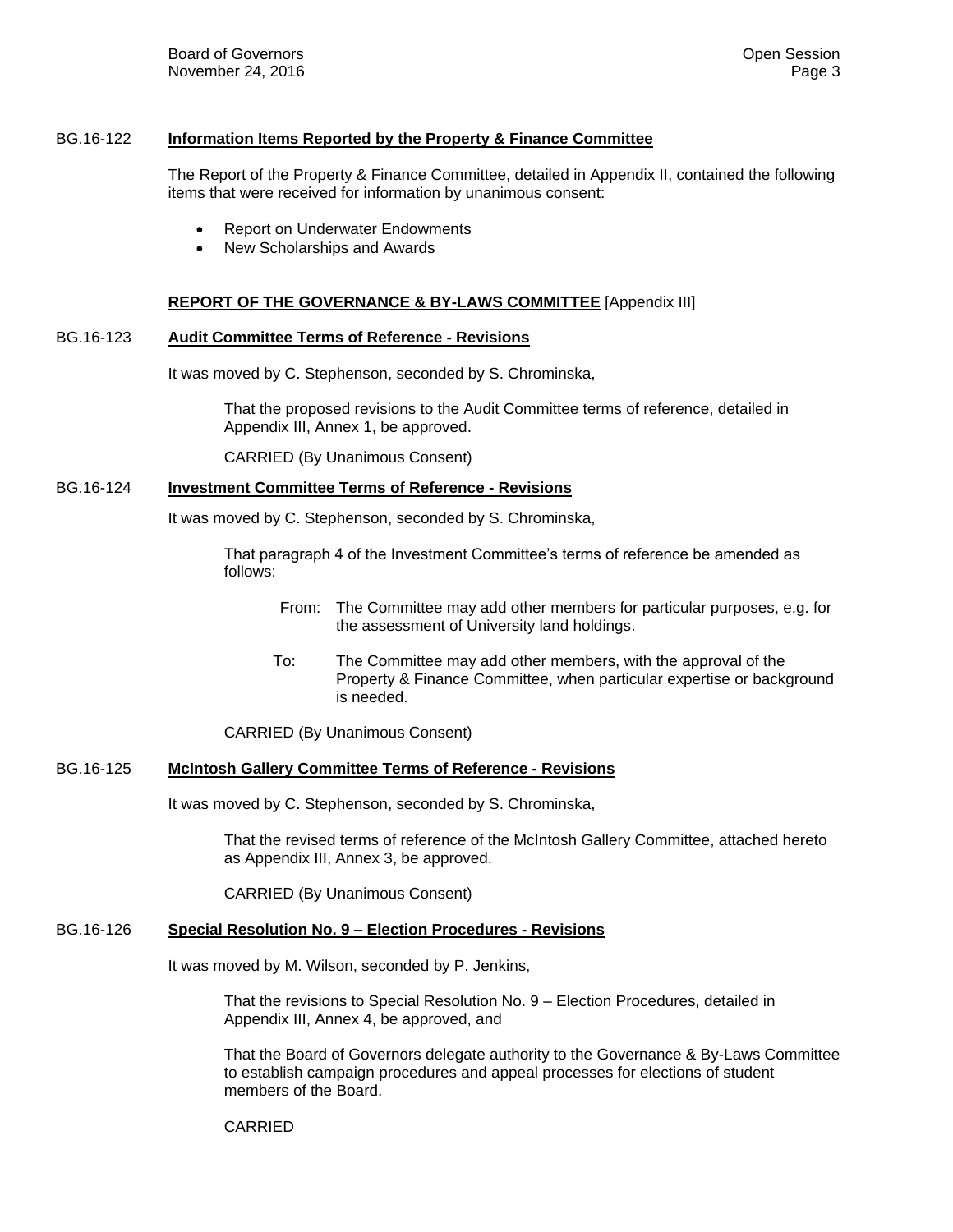### **REPORT FROM THE MCINTOSH GALLERY COMMITTEE** [Appendix IV]

#### BG.16-127 **Annual Report from the McIntosh Gallery 2015-16**

The Board received for information the McIntosh Gallery Annual Report 2015/16, detailed in Appendix IV.

## **ITEMS REFERRED BY SENATE** [Appendix V]

#### BG.16-128 **Indigenous Strategic Plan – Final Report**

The Chair announced that the presentation of the Indigenous Strategic Plan (ISP) is an important moment in Western's history. To mark the seminal nature of this occasion, he invited Visiting Elder Myrna Kicknowsay to give a traditional greeting noting that having an Elder provide a traditional opening at important and historic events is an integral part of Indigenous cultures.

Following the greeting, the Chair welcomed members of the Indigenous Strategic Initiatives Committee: Jana Luker, Brent Stonefish, Jerry White, Carol Beynon, Charmaine Dean, Candace Brunette, Chantelle Richmond and Rick Ezekiel.

R. Ezekiel and C. Richmond provided an overview of the Indigenous Strategic Plan detailed in Appendix V, Annex 1, including the process for the development of the ISP, eight strategic directions, the indigenous approach to knowledge and learning, promising practices from other institutions, early implementation initiatives at Western, and future directions and implementation. Overhead slides used to highlight the presentation are attached as Appendix 1 to these minutes.

C. Richmond noted that while indigenization is not new to Western, institutional ownership of the plan will allow systemic shifts to take place. This is a decidedly local plan developed in close consultation with local communities. Indigenization is taking place across the post-secondary environment in Canada and she stressed that there was no one right way to do this. She took pride in the work that had been done so far and was particularly excited by two proposals. The establishment of a Winter School in Indigenous Cultural Competency which would provide cultural competency training within the university, beginning with faculty, and the Holistic Wellness for Indigenous Learners program.

C. Richmond said that following approval of the ISP, the next steps involve a public and an internal launch, both to be organized in January 2017.

In the discussion that followed, J. Deakin announced that A. Weedon has agreed to chair the Provost's Task Force on the Implementation of the Indigenous Strategic Plan and Truth & Reconciliation Commission Recommendations. She noted that how to build indigenous content into the curriculum was a question to be explored within the university and with local indigenous communities. Whatever options were taken up, a key point would be to ensure that those providing curricular and cultural content were fully competent to do so and to keep in mind the importance of not over-burdening the current Indigenous faculty and staff. It was suggested that a Board member might be appointed to the Provost's Task Force.

Asked about the Indigenous student enrolment at Western, J. Deakin said that 450 students selfidentified, which is between 1.7-1.9%; Indigenous students are about 4% of the population. Western has an admissions recruiter focused on Indigenous students and offers summer programs to address barriers. However, there is a need to consult with the communities about building pathways pre-grade 12, not just to Western but to other types of post-secondary education in Ontario. She noted that Indigenous students are retained and graduate at the same rate as non-indigenous students.